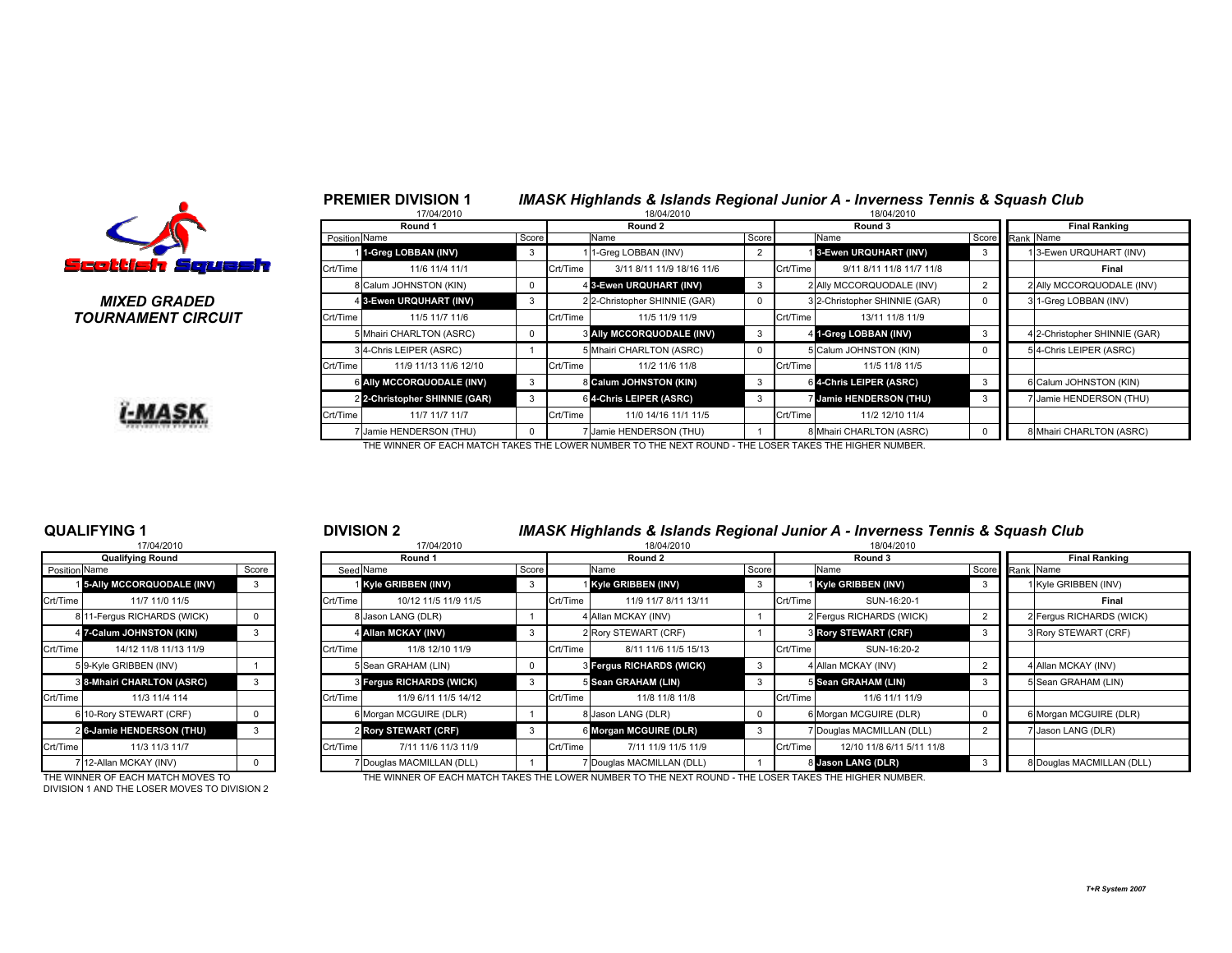### QUALIFYING 2

| 17/04/2010                 |                                                                                       |
|----------------------------|---------------------------------------------------------------------------------------|
| <b>Qualifying Round</b>    |                                                                                       |
|                            | Score                                                                                 |
| 13-Morgan MCGUIRE (DLR)    | 3                                                                                     |
| 8/11 11/8 11/8 11/9        |                                                                                       |
| 19-Gary BEALES (WICK)      | 1                                                                                     |
| 15-Jason LANG (DLR)        | 3                                                                                     |
| 11/8 11/3 11/5             |                                                                                       |
|                            | 0                                                                                     |
| 16-David BEAUMONT (KIN)    |                                                                                       |
| 11/3 11/7 8/11 11/7        |                                                                                       |
| 18-Sean GRAHAM (LIN)       | 3                                                                                     |
| 14-Douglas MACMILLAN (DLL) | 3                                                                                     |
| 11/6 11/4 11/9             |                                                                                       |
| 20-Elspeth YOUNG (KIN)     | n                                                                                     |
| $\overline{2}$             | <b>Position Name</b><br>8<br>4<br>5 17-Michael ROSS (INV)<br>3<br>6<br>$\overline{7}$ |

THE WINNER OF EACH MATCH MOVES TO DIVISION 2 AND THE LOSER MOVES TO DIVISION 3

# <sup>2</sup> <sup>3</sup> DIVISION 3 IMASK Highlands & Islands Regional Junior A - Inverness Tennis & Squash Club

|               | 17/04/2010                        |       |                 | 17/04/2010                |  | 18/04/2010    |                                                                                                        |       |          | 18/04/2010                  |   |                        |  |  |
|---------------|-----------------------------------|-------|-----------------|---------------------------|--|---------------|--------------------------------------------------------------------------------------------------------|-------|----------|-----------------------------|---|------------------------|--|--|
|               | <b>Qualifying Round</b>           |       |                 | Round 1                   |  |               | Round 2                                                                                                |       |          | Round 3                     |   | <b>Final Ranking</b>   |  |  |
| Position Name |                                   | Score |                 | Seed Name                 |  | Score<br>Name |                                                                                                        | Score | Name     |                             |   | Score Rank Name        |  |  |
|               | 113-Morgan MCGUIRE (DLR)          |       |                 | David BEAUMONT (KIN)      |  |               | David BEAUMONT (KIN)                                                                                   |       |          | 1 David BEAUMONT (KIN)      |   | David BEAUMONT (KIN)   |  |  |
| Crt/Time      | 8/11 11/8 11/8 11/9               |       | Crt/Time        | 8/11 12/10 11/8 4/11 11/8 |  | Crt/Time      | 12/10 11/8 11/9                                                                                        |       | Crt/Time | 3/11 11/13 7/11 11/5 11/2   |   | Final                  |  |  |
|               | 8 19-Gary BEALES (WICK)           |       |                 | 8 Sean GADSBY (CRF)       |  |               | 4 Gillian CRAWFORD (CRF)                                                                               |       |          | 2 Michael ROSS (INV)        |   | 2 Michael ROSS (INV)   |  |  |
|               | 4 15-Jason LANG (DLR)             |       |                 | 4 Elspeth YOUNG (KIN)     |  |               | 2 Michael ROSS (INV)                                                                                   |       |          | <b>3 Gary BEALES (WICK)</b> | 3 | 3 Gary BEALES (WICK)   |  |  |
| Crt/Time      | 11/8 11/3 11/5                    |       | <b>Crt/Time</b> | 11/4 11/8 7/11 10/12 11/9 |  | Crt/Time      | 11/7 11/9 12/14 11/9                                                                                   |       | Crt/Time | 11/3 11/8 11/13 11/8        |   |                        |  |  |
|               | 5 17-Michael ROSS (INV)           |       |                 | 5 Gillian CRAWFORD (CRF)  |  |               | 3 Gary BEALES (WICK)                                                                                   |       |          | 4 Gillian CRAWFORD (CRF)    |   | Gillian CRAWFORD (CRF) |  |  |
|               | 3 16-David BEAUMONT (KIN)         |       |                 | 3 Gary BEALES (WICK)      |  |               | 5 Elspeth YOUNG (KIN)                                                                                  |       |          | 5 Sean GADSBY (CRF)         |   | 5 Sean GADSBY (CRF)    |  |  |
| Crt/Time      | 11/3 11/7 8/11 11/7               |       | Crt/Time        | 13/11 12/10 7/11 11/9     |  | Crt/Time      | 6/11 11/8 7/11 11/8 11/6                                                                               |       | Crt/Time | 11/9 11/9 4/11 6/11 11/7    |   |                        |  |  |
|               | 6 18-Sean GRAHAM (LIN)            |       |                 | 6 Kirsty LOBBAN (INV)     |  |               | 8 Sean GADSBY (CRF)                                                                                    |       |          | 6 Kirsty LOBBAN (INV)       |   | Kirsty LOBBAN (INV)    |  |  |
|               | 2 14-Douglas MACMILLAN (DLL)      |       |                 | 2 Michael ROSS (INV)      |  |               | 6 Kirsty LOBBAN (INV)                                                                                  |       |          | 7 Kyle BRUCE ()             |   | 7 Elspeth YOUNG (KIN)  |  |  |
| Crt/Time      | 11/6 11/4 11/9                    |       | Crt/Time        | 13/11 11/9 11/7           |  | Crt/Time      | 11/7 9/11 12/10 11/5                                                                                   |       | Crt/Time | 11/8 11/8 11/9              |   |                        |  |  |
|               | 7 20-Elspeth YOUNG (KIN)          |       |                 | 7 Kyle BRUCE ()           |  |               | 7 Kyle BRUCE ()                                                                                        |       |          | 8 Elspeth YOUNG (KIN)       |   | 8 Kyle BRUCE ()        |  |  |
|               | THE WINNER OF FACH MATCH MOVES TO |       |                 |                           |  |               | THE WINNER OF EACH MATCH TAKES THE LOWER NUMBER TO THE NEXT ROUND - THE LOSER TAKES THE HIGHER NUMBER. |       |          |                             |   |                        |  |  |



# <sup>3</sup> <sup>4</sup> DIVISION 4 IMASK Highlands & Islands Regional Junior A - Inverness Tennis & Squash Club

|               | 17/04/2010                        |       |                 | 17/04/2010                          |       |          | 18/04/2010                                                                                             |       |          |                              |                 |  |                              |  |
|---------------|-----------------------------------|-------|-----------------|-------------------------------------|-------|----------|--------------------------------------------------------------------------------------------------------|-------|----------|------------------------------|-----------------|--|------------------------------|--|
|               | <b>Qualifying Round</b>           |       |                 | Round 1                             |       |          | Round 2                                                                                                |       |          | Round 3                      |                 |  | <b>Final Ranking</b>         |  |
| Position Name |                                   | Score |                 | Seed Name                           | Score |          | Name                                                                                                   | Score |          | Name                         | Score Rank Name |  |                              |  |
|               | 21-Kirsty LOBBAN (INV)            | 3     |                 | Martin ROSS (INV)                   |       |          | Martin ROSS (INV)                                                                                      |       |          | 1 Martin ROSS (INV)          |                 |  | 1 Andrew GRAYDON (BOA)       |  |
| Crt/Time      | 11/6 11/2 11/9                    |       | Crt/Time        | 11/6 4/11 6/11 14/12 11/7           |       | Crt/Time | 11/4 11/4 11/9                                                                                         |       | Crt/Time | 11/9 11/9 11/9               |                 |  | Final                        |  |
|               | 8 27-Claire GADSBY (CRF)          |       |                 | 8 Harry ANDERSON (WC)               |       |          | 4 Claire GADSBY (CRF)                                                                                  |       |          | 2 Andrew GRAYDON (BOA)       |                 |  | 2 Martin ROSS (INV)          |  |
|               | 4 23-Sean GADSBY (CRF)            |       |                 | 4 Claire GADSBY (CRF)               |       |          | 2 Andrew GRAYDON (BOA)                                                                                 |       |          | 3 Craig VALENTE-WALLACE (LL) |                 |  | 3 Claire GADSBY (CRF)        |  |
| Crt/Time      | 11/6 11/7 19/17                   |       | <b>Crt/Time</b> | 11/2 11/2 11/6                      |       | Crt/Time | 11/8 11/8 4/11 11/3                                                                                    |       | Crt/Time | 9/11 11/6 11/7 9/11 11/7     |                 |  |                              |  |
|               | 5 25-Craig VALENTE-WALLACE (LL)   |       |                 | Ewan HEARNS (INV)                   |       |          | 3 Craig VALENTE-WALLACE (LL)                                                                           |       |          | 4 Claire GADSBY (CRF)        |                 |  | 4 Craig VALENTE-WALLACE (LL) |  |
|               | 3 24-Andrew GRAYDON (BOA)         |       |                 | <b>3 Craig VALENTE-WALLACE (LL)</b> |       |          | 5 Ewan HEARNS (INV)                                                                                    |       |          | 5 Harry ANDERSON (WC)        |                 |  | 5 Harry ANDERSON (WC)        |  |
| Crt/Time      | 11/6 9/11 6/11 11/3 13/11         |       | Crt/Time        | 11/4 11/8 11/8                      |       | Crt/Time | 11/3 10/12 11/9 11/2                                                                                   |       | Crt/Time | SUN-15:00-3                  |                 |  |                              |  |
|               | 6 26-Gillian CRAWFORD (CRF)       | 3     |                 | 6 Richard HOLLINS (MAC)             |       |          | 8 Harry ANDERSON (WC)                                                                                  | -3    |          | 6 Richard HOLLINS (MAC)      |                 |  | 6 Richard HOLLINS (MAC)      |  |
|               | 22-Martin ROSS (INV)              |       |                 | 2 Andrew GRAYDON (BOA)              |       |          | 6 Richard HOLLINS (MAC)                                                                                |       |          | 7 Michael O'CONNOR ()        |                 |  | 7 Ewan HEARNS (INV)          |  |
| Crt/Time      | 10/12 11/8 12/10 4/11 11/4        |       | Crt/Time        | 11/1 11/6 11/4                      |       | Crt/Time | 11/8 11/4 9/11 11/7                                                                                    |       | Crt/Time | 9/11 11/4 11/4 11/8          |                 |  |                              |  |
|               | 7 28-Kyle BRUCE ()                |       |                 | Michael O'CONNOR ()                 |       |          | 7 Michael O'CONNOR ()                                                                                  |       |          | 8 Ewan HEARNS (INV)          |                 |  | 8 Michael O'CONNOR ()        |  |
|               | THE WINNER OF EACH MATCH MOVES TO |       |                 |                                     |       |          | THE WINNER OF EACH MATCH TAKES THE LOWER NUMBER TO THE NEXT ROUND - THE LOSER TAKES THE HIGHER NUMBER. |       |          |                              |                 |  |                              |  |

### QUALIFYING 3

|               | 17/04/2010                    |                |
|---------------|-------------------------------|----------------|
|               | <b>Qualifying Round</b>       |                |
| Position Name |                               | Score          |
|               | 121-Kirsty LOBBAN (INV)       | 3              |
| Crt/Time      | 11/6 11/2 11/9                |                |
|               | 8 27-Claire GADSBY (CRF)      | 0              |
|               | 4 23-Sean GADSBY (CRF)        | 3              |
| Crt/Time      | 11/6 11/7 19/17               |                |
| 5             | 25-Craig VALENTE-WALLACE (LL) | 0              |
|               | 3 24-Andrew GRAYDON (BOA)     | 2              |
| Crt/Time      | 11/6 9/11 6/11 11/3 13/11     |                |
| 6             | 26-Gillian CRAWFORD (CRF)     | 3              |
|               | 2 22-Martin ROSS (INV)        | $\overline{2}$ |
| Crt/Time      | 10/12 11/8 12/10 4/11 11/4    |                |
|               | 728-Kyle BRUCE ()             | 3              |

DIVISION 3 AND THE LOSER MOVES TO DIVISION 4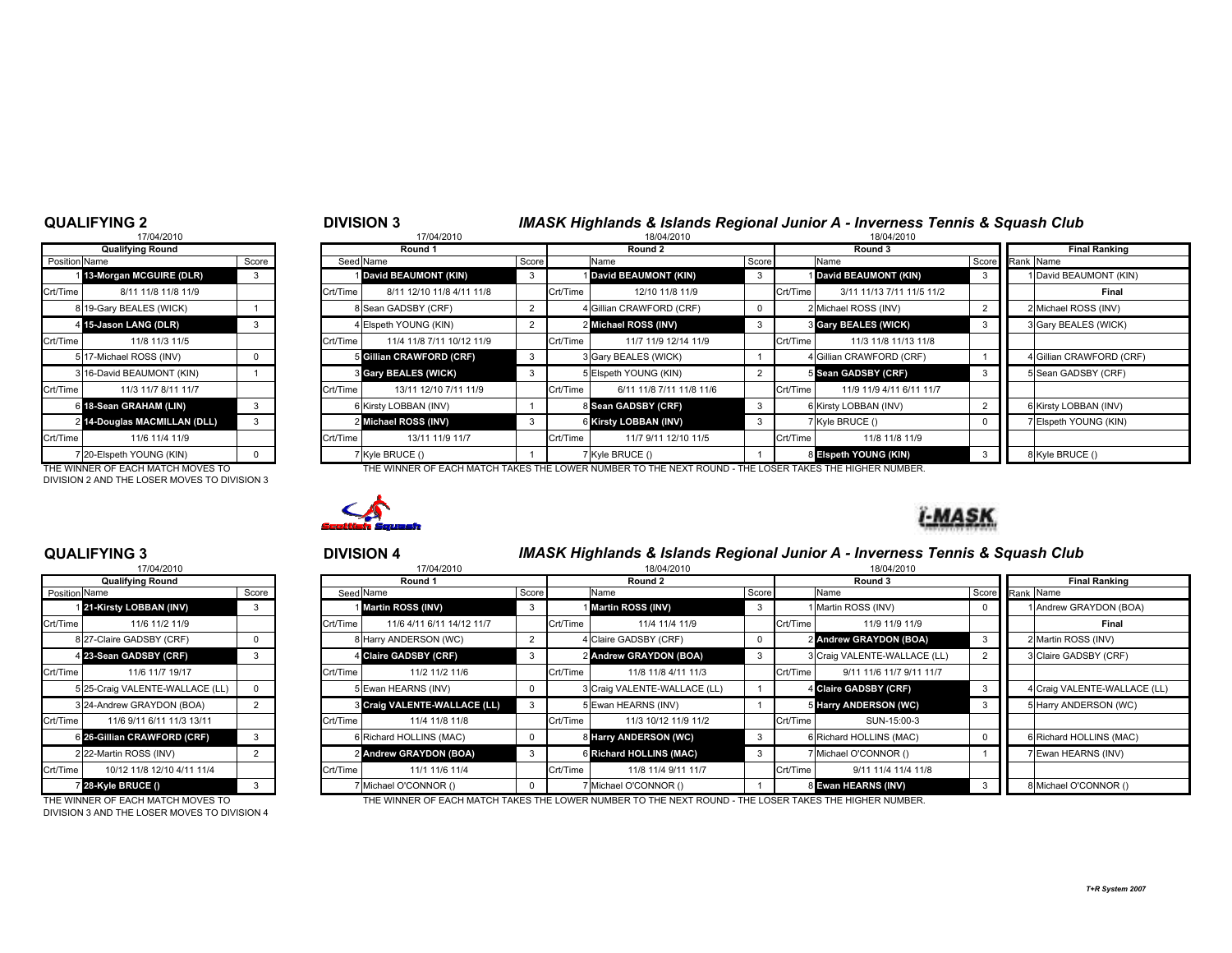#### QUALIFYING 4

# 17/04/2010Qualifying Round**Position** Name 14 31-Harry ANDERSON (WC) 6 34-Ewan HEARNS (INV) 2 30-Michael O'CONNOR ()

DIVISION 4 AND THE LOSER MOVES TO DIVISION 5

### DIVISION 5 **IMASK Highlands & Islands Regional Junior A - Inverness Tennis & Squash Club**<br>18/04/2010 **18/04/2010** 0 17/04/2010 18/04/2010 18/04/2010 d Round 3 Round 1 Round 1 Round 2 Round 2 Round 2 Round 3 Round 3 Round 3 Round 3 Round 2 Round 3 Round 2 Roun n Name Score Score Seed Name Seed Name Score Name Score Name Score Name Score Name Score Rank Name

| <b>POSITION INAILIE</b> |                                    | ocule |          | Seed Ivalue               | <b>POCULE</b> |          | <b>INQUIL</b>                                                                                         | <b>POOL</b> |          | ιναιιισ                   | <b>SCOLE</b> Ralik INSILIE |
|-------------------------|------------------------------------|-------|----------|---------------------------|---------------|----------|-------------------------------------------------------------------------------------------------------|-------------|----------|---------------------------|----------------------------|
|                         | 29-Richard HOLLINS (MAC)           |       |          | 1 Anna MACLEOD ()         |               |          | 1 Amy GRAHAM (LIN)                                                                                    |             |          | 1 Jordan GEDDES (INV)     | 1 Liam BEALES (WICK)       |
| Crt/Time                | 11/9 11/7 17/15                    |       | Crt/Time | 11/8 11/9 11/9            |               | Crt/Time | 8/11 3/11 11/9 11/8 11/5                                                                              |             | Crt/Time | 3/11 16/14 11/7 11/6      | Final                      |
|                         | 835-Liam BEALES (WICK)             |       |          | 8 Amy GRAHAM (LIN)        |               |          | 4 Jordan GEDDES (INV)                                                                                 |             |          | 2 Liam BEALES (WICK)      | 2 Jordan GEDDES (INV)      |
|                         | 4 31-Harry ANDERSON (WC)           |       |          | 4 Gregor VINCENT (LIN)    |               |          | 2 Rebecca MCKERCHAR (PER)                                                                             |             |          | 3 Rebecca MCKERCHAR (PER) | 3 Rebecca MCKERCHAR (PER)  |
| Crt/Time                | 11/4 11/4 11/1                     |       | Crt/Time | 11/7 11/4 12/10           |               | Crt/Time | 4/11 11/9 12/10 11/9                                                                                  |             | Crt/Time | 11/7 11/5 11/8            |                            |
|                         | 5 33-Rebecca MCKERCHAR (PER)       |       |          | 5 Jordan GEDDES (INV)     |               |          | 3 Liam BEALES (WICK)                                                                                  |             |          | 4 Amy GRAHAM (LIN)        | 4 Amy GRAHAM (LIN)         |
|                         | 332-Anna MACLEOD ()                |       |          | 3 Liam BEALES (WICK)      |               |          | 5 Gregor VINCENT (LIN)                                                                                |             |          | 5 Gregor VINCENT (LIN)    | 5 Gregor VINCENT (LIN)     |
| Crt/Time                | 9/11 8/11 12/10 11/3 11/3          |       | Crt/Time | 8/11 11/9 15/13 13/11     |               | Crt/Time | 11/6 11/5 11/2                                                                                        |             | Crt/Time | 8/11 11/7 11/7 11/6       |                            |
|                         | 6 34-Ewan HEARNS (INV)             |       |          | 6 Ryan GILLIES (LIN)      |               |          | 8 Anna MACLEOD ()                                                                                     |             |          | 6 Ryan GILLIES (LIN)      | 6 Ryan GILLIES (LIN)       |
|                         | 2 30-Michael O'CONNOR ()           |       |          | 2 Rebecca MCKERCHAR (PER) |               |          | 6 Ryan GILLIES (LIN)                                                                                  |             |          | 7 William ANDERSON (WC)   | 7 Anna MACLEOD ()          |
| Crt/Time                | 11/5 11/7 4/11 7/11 11/7           |       | Crt/Time | w/o                       |               | Crt/Time | w/o                                                                                                   |             | Crt/Time | w/o                       |                            |
|                         | 7 36-Gregor VINCENT (LIN)          |       |          | 7 William ANDERSON (WC)   |               |          | 7 William ANDERSON (WC)                                                                               |             |          | 8 Anna MACLEOD ()         | 8 William ANDERSON (WC)    |
|                         | THE MININER OF EACH MATCH MOVED TO |       |          |                           |               |          | THE WINNER OF EACH MATCH TAKES THE LOMER NUMBER TO THE MEVER ROUND. THE LOCER TAKES THE HIGHER NUMBER |             |          |                           |                            |

THE WINNER OF EACH MATCH MOVES TO THE THE WINNER OF EACH MATCH TAKES THE LOWER NUMBER TO THE NEXT ROUND - THE LOSER TAKES THE HIGHER NUMBER.



# **I-MASK**

#### QUALIFYING 5

|                | 17/04/2010               |       |
|----------------|--------------------------|-------|
|                | <b>Qualifying Round</b>  |       |
| Position Name  |                          | Score |
| 1 <sup>1</sup> | 37-Ryan GILLIES (LIN)    | 3     |
| Crt/Time       | 8/11 11/6 13/11 11/8     |       |
|                | 8 43-Sean KELLY (INV)    |       |
| 4              | 39-Amy GRAHAM (LIN)      | 3     |
| Crt/Time       | 11/4 11/6 11/6           |       |
|                | 541-Ross HENDERSON (INV) | 0     |
| 3              | 40-Jordan GEDDES (INV)   | 3     |
| Crt/Time       | 14/12 11/9 11/8          |       |
| 6              | 42-Kirsty DELANEY (INV)  | 0     |
|                | 2 38-Jamie BODE (KIN)    | 0     |
| Crt/Time       | w/o                      |       |
| 7              | 44-William ANDERSON (WC) | 3     |

DIVISION 5 AND THE LOSER MOVES TO DIVISION 6

# <sup>5</sup> <sup>6</sup> DIVISION 6 IMASK Highlands & Islands Regional Junior A - Inverness Tennis & Squash Club

| 17/04/2010<br>17/04/2010 |                           |  |  |           |                        |       |          | 18/04/2010                 |          |          |                               |                      |  |                        |
|--------------------------|---------------------------|--|--|-----------|------------------------|-------|----------|----------------------------|----------|----------|-------------------------------|----------------------|--|------------------------|
|                          | <b>Qualifying Round</b>   |  |  |           | Round 1                |       |          | Round 2                    |          |          | Round 3                       | <b>Final Ranking</b> |  |                        |
| Position Name<br>Score   |                           |  |  | Seed Name |                        | Score |          | Name                       | Score    | Name     |                               | Score Rank Name      |  |                        |
|                          | 137-Ryan GILLIES (LIN)    |  |  |           | Jamie BODE (KIN)       |       |          | Shona YOUNG (KIN)          | $\Omega$ |          | Sean KELLY (INV)              |                      |  | 1 Kirsty DELANEY (INV) |
| Crt/Time                 | 8/11 11/6 13/11 11/8      |  |  | Crt/Time  | w/o                    |       | Crt/Time | 11/3 11/7 13/11            |          | Crt/Time | 11/2 11/1 11/6                |                      |  | Final                  |
|                          | 8 43-Sean KELLY (INV)     |  |  |           | 8 Shona YOUNG (KIN)    | -3    |          | 4 Sean KELLY (INV)         | 3        |          | 2 Kirsty DELANEY (INV)        |                      |  | 2 Sean KELLY (INV)     |
|                          | 4 39-Amy GRAHAM (LIN)     |  |  |           | 4 Sean KELLY (INV)     | -3    |          | 2 Ross HENDERSON (INV)     |          |          | <b>3 Ross HENDERSON (INV)</b> |                      |  | 3 Ross HENDERSON (INV) |
| Crt/Time                 | 11/4 11/6 11/6            |  |  | Crt/Time  | SAT-14:00-1            |       | Crt/Time | 8/11 13/11 11/8 10/12 11/6 |          | Crt/Time | 11/5 11/4 11/9                |                      |  |                        |
|                          | 541-Ross HENDERSON (INV)  |  |  |           | 5 Charlotte MACKAY ()  |       |          | 3 Kirsty DELANEY (INV)     |          |          | 4 Shona YOUNG (KIN)           |                      |  | 4 Shona YOUNG (KIN)    |
|                          | 3 40-Jordan GEDDES (INV)  |  |  |           | 3 Kirsty DELANEY (INV) |       |          | 5 Charlotte MACKAY ()      |          |          | 5 Charlotte MACKAY ()         |                      |  |                        |
| Crt/Time                 | 14/12 11/9 11/8           |  |  | Crt/Time  | 12/14 11/6 11/6 11/6   |       | Crt/Time | w/o                        |          | Crt/Time | SUN-13:40-3                   |                      |  |                        |
|                          | 6 42-Kirsty DELANEY (INV) |  |  |           | 6 Alasdair PROTT (INV) |       |          | 8 Jamie BODE (KIN)         |          |          | 6 Alasdair PROTT (INV)        |                      |  |                        |
|                          | 2 38-Jamie BODE (KIN)     |  |  |           | 2 Ross HENDERSON (INV) |       |          | 6 Alasdair PROTT (INV)     |          |          | Mark KYNOCH (INV)             |                      |  | 7 Mark KYNOCH (INV)    |
| Crt/Time                 | w/o                       |  |  | Crt/Time  | 11/4 11/1 11/0         |       | Crt/Time | 11/6 11/1 11/3             |          | Crt/Time | w/o                           |                      |  |                        |
|                          | 44-William ANDERSON (WC)  |  |  |           | 7 Mark KYNOCH (INV)    |       |          | Mark KYNOCH (INV)          |          |          | 8 Jamie BODE (KIN)            |                      |  | 8 Jamie BODE (KIN)     |

THE WINNER OF EACH MATCH MOVES TO THE WINNER OF EACH MATCH TAKES THE LOWER NUMBER TO THE NEXT ROUND - THE LOSER TAKES THE HIGHER NUMBER.